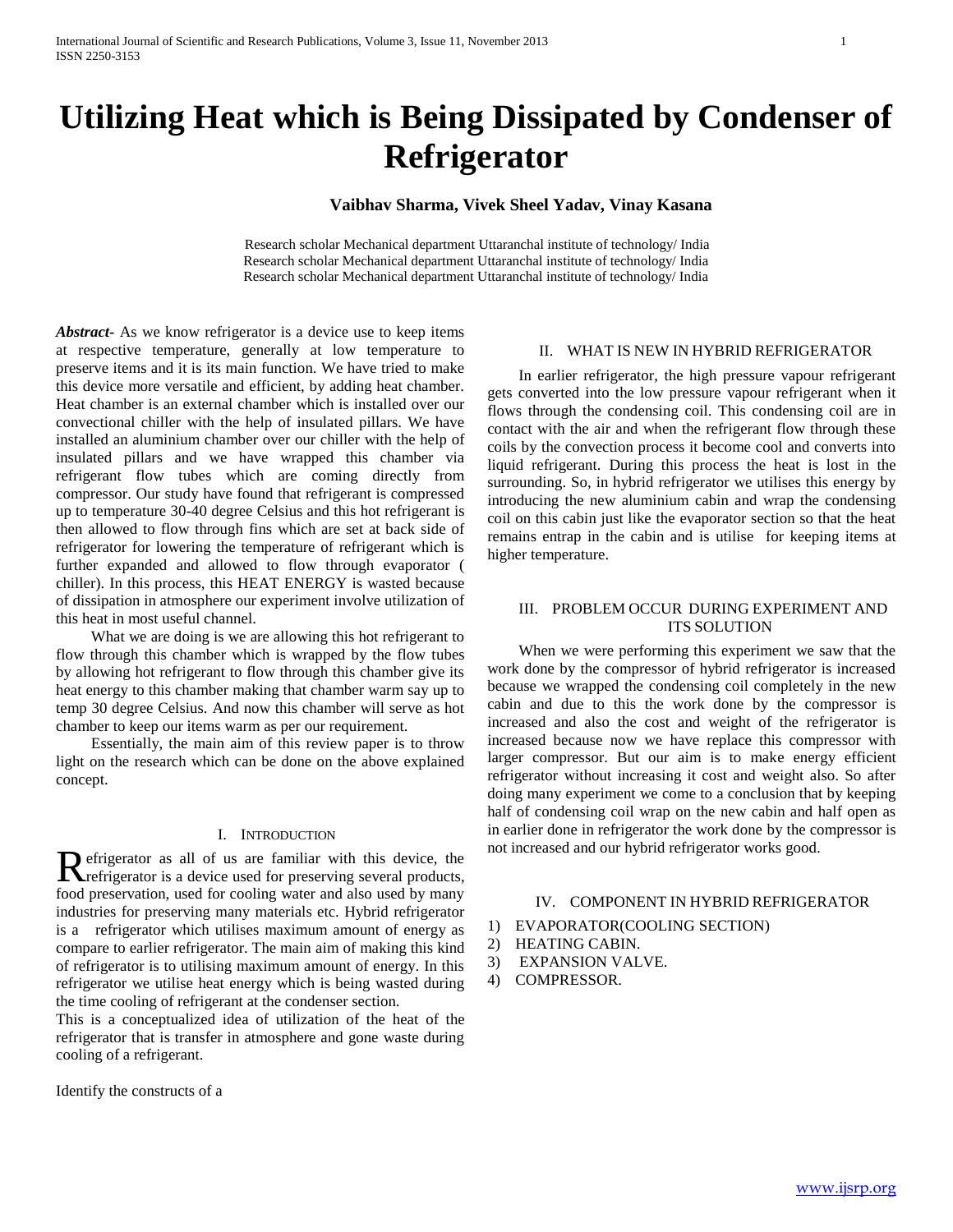

**FIG. 1 shows the newly introduced heating cabin in the refrigerator**



 **FIG.2 shows the complete assembly of our conceptualized refrigerator**